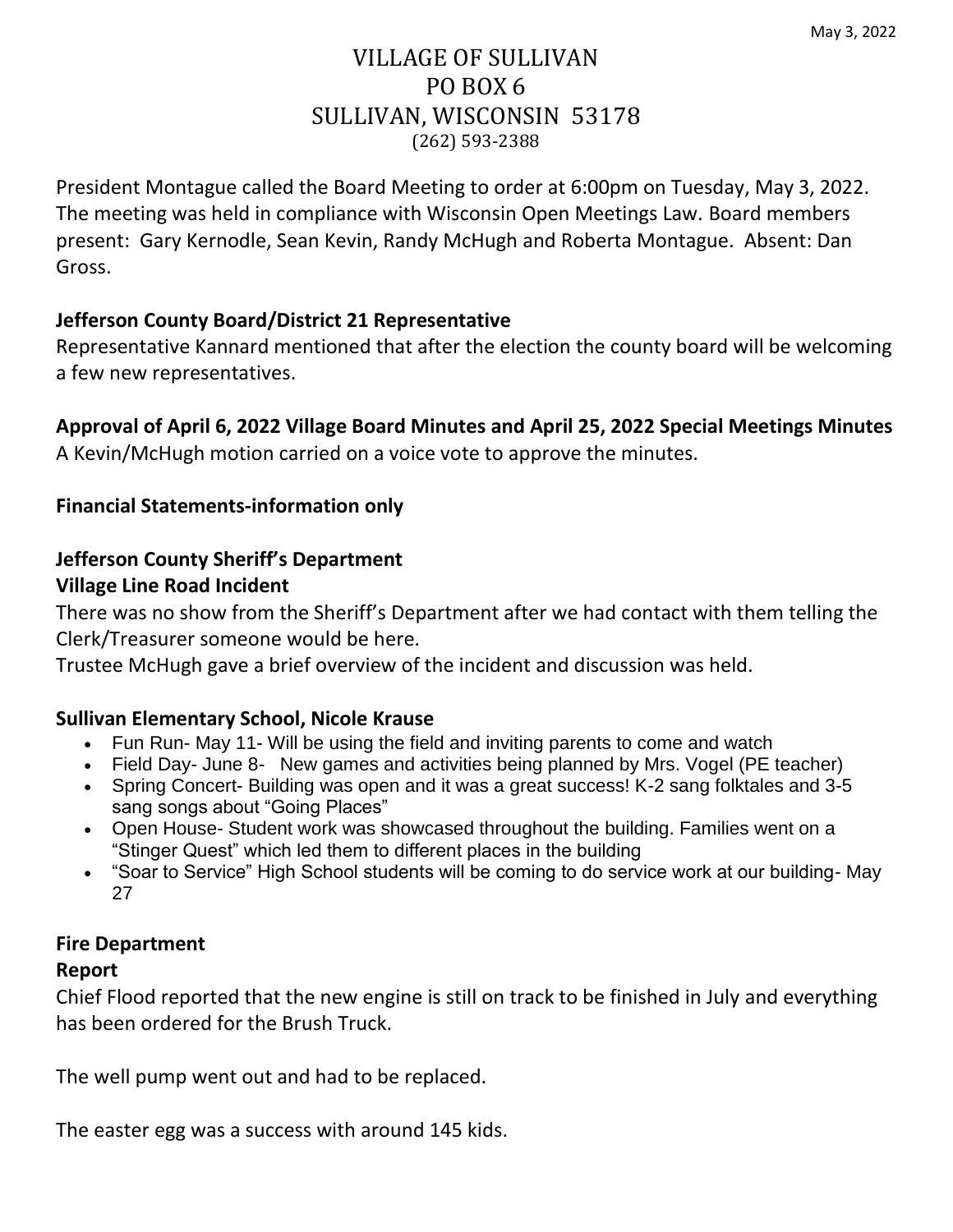# **Western Lakes Fire District**

There was no report.

### **Committee Reports**

### **Sewer Commission-Construction Updates**

The commission reported that the construction is still on time for an August pumping date to the new plant.

### **Town and Country Engineering, Inc, Ben Heidemann**

### **Report**

No Report.

### **Approval of Monthly True-Up**

A Montague/Kevin motion carried on a voice vote to approve the \$197,344.52 true-up to the Sullivan Joint Wastewater Commission.

### **Approval of Pay Requests**

A Kevin/Kernodle motion carried on a 4 to 0 roll call vote to approve the pay request for Contract A in the amount of \$376,928.79 (\$175,795.39 village portion) to CD Smith Construction.

### **Approval of Any Work Directives and/or Change Orders**

There are no work directives or change orders.

# **Public Works Department and/or Wastewater Treatment Plant**

### **Report**

No Report.

# **Approval of CMAR Resolution Number 05032022A**

A McHugh/Roberta motion carried on a voice vote to approve Resolution Number 05032022A to be used for the CMAR.

### **Citizen Participation**

President Montague mentioned to the board that the village should send a donation to the Horton Family.

### **Other Business**

# **Approval to Release the Jefferson County Highway Aids Payment**

A McHugh/Kernodle motion carried on a voice vote to approve to release the \$2,000 Jefferson County Highway Aid payment.